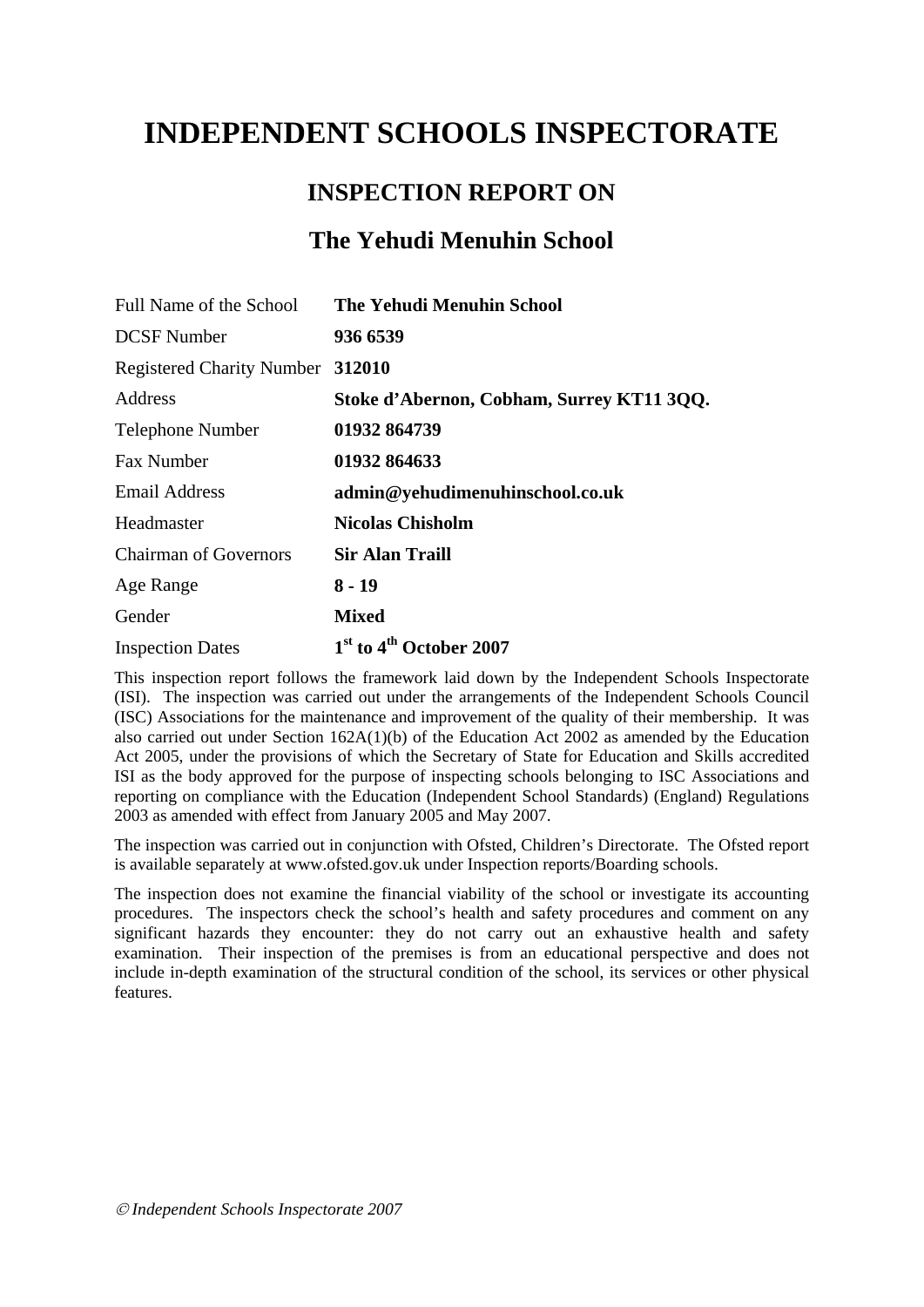# **CONTENTS**

| 1. |                                                    |  |
|----|----------------------------------------------------|--|
|    |                                                    |  |
| 2. |                                                    |  |
|    |                                                    |  |
|    |                                                    |  |
|    |                                                    |  |
|    |                                                    |  |
| 3. |                                                    |  |
|    |                                                    |  |
|    |                                                    |  |
|    |                                                    |  |
| 4. | THE EFFECTIVENESS OF GOVERNANCE AND MANAGEMENT  12 |  |
|    |                                                    |  |
|    |                                                    |  |
| 5. |                                                    |  |
|    |                                                    |  |
|    |                                                    |  |
| 6. |                                                    |  |
|    |                                                    |  |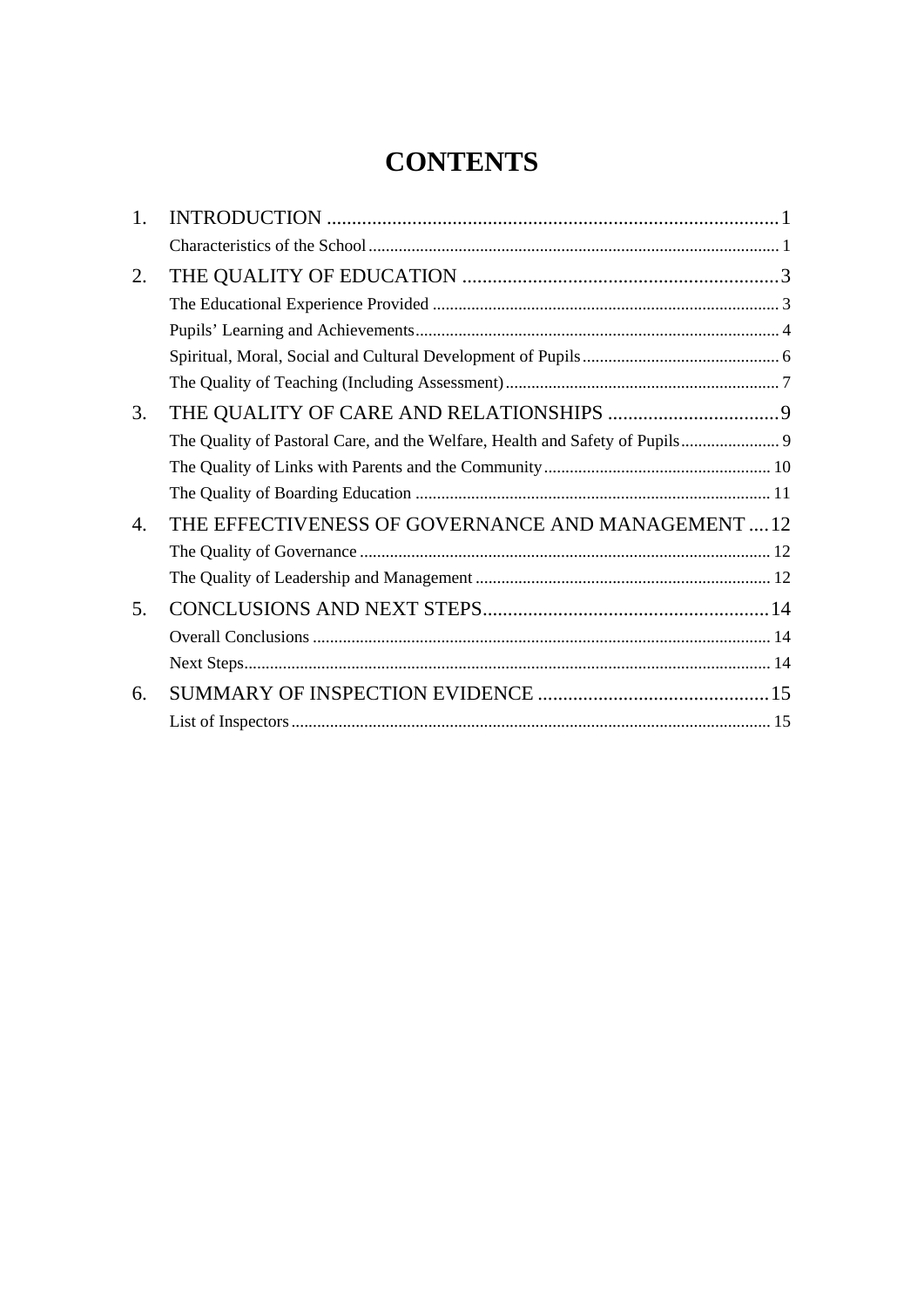# <span id="page-2-0"></span>**1. INTRODUCTION**

#### **Characteristics of the School**

- 1.1 The Yehudi Menuhin School was founded in 1963 by the world famous musician to provide tuition within a suitable environment for musically gifted children. He envisaged the school as "providing the environment for such pupils from all over the world to pursue their love of music, develop their musical potential and achieve standards of performance on stringed instruments and piano at the highest level". The most significant change since the last inspection is the addition to the facilities of The Menuhin Hall, a very well equipped performance hall for concerts, seating 315.
- 1.2 The school places emphasis on providing an education which develops a pupil's musical potential within an academic environment that supports and develops their social, emotional, aesthetic and physical needs. It aims to do so through intensive musical study which takes up roughly half a pupil's working day, alongside an individually-planned academic programme combined with physical and aesthetic activities. The school is governed by a board of governors, who are trustees of the charity and are also directors of Yehudi Menuhin School Ltd.
- 1.3 The school moved to its present site in Stoke d'Abernon in 1964. It is set within spacious grounds, with a variety of buildings for academic teaching and musical activity. Most pupils are boarders, living in one of two boarding houses. Ten pupils whose homes are near enough are day pupils, but stay at school for the extended school day.
- 1.4 The school currently has 58 pupils aged 8 to 19 (32 girls and 26 boys), including four pupils who have stayed for a third year in the sixth form to complete their musical training. Entry to the school is solely by a three-stage audition process finishing with a rigorous three-day residential audition which seeks to assess musical ability and identify potential. Pupils enter the school at all ages except Years 11 and 13. Since each pupil has been selected from up to 200 applicants, the pupils regard selection itself as an achievement. Some academic tests are taken, but these are used to provide information on academic ability and do not determine whether or not a place is offered. The school does not use standardised tests as an indicator of academic ability: it considers that most pupils are of average academic ability or above, with some pupils well above average. If pupils are performing in line with their abilities, their results will be in line with or above the national average for all maintained schools.
- 1.5 Pupils come from all over the world. All those who are resident in the United Kingdom receive financial assistance under the government-funded Music and Dance Scheme, enabling pupils from a wide variety of backgrounds to enter the school. Just under a quarter of pupils come from families where English is not the principal language. Currently no pupil has a statement of special educational need. Almost all pupils proceed to further instrumental study at a conservatoire in the United Kingdom or abroad and almost all past pupils are in the music profession.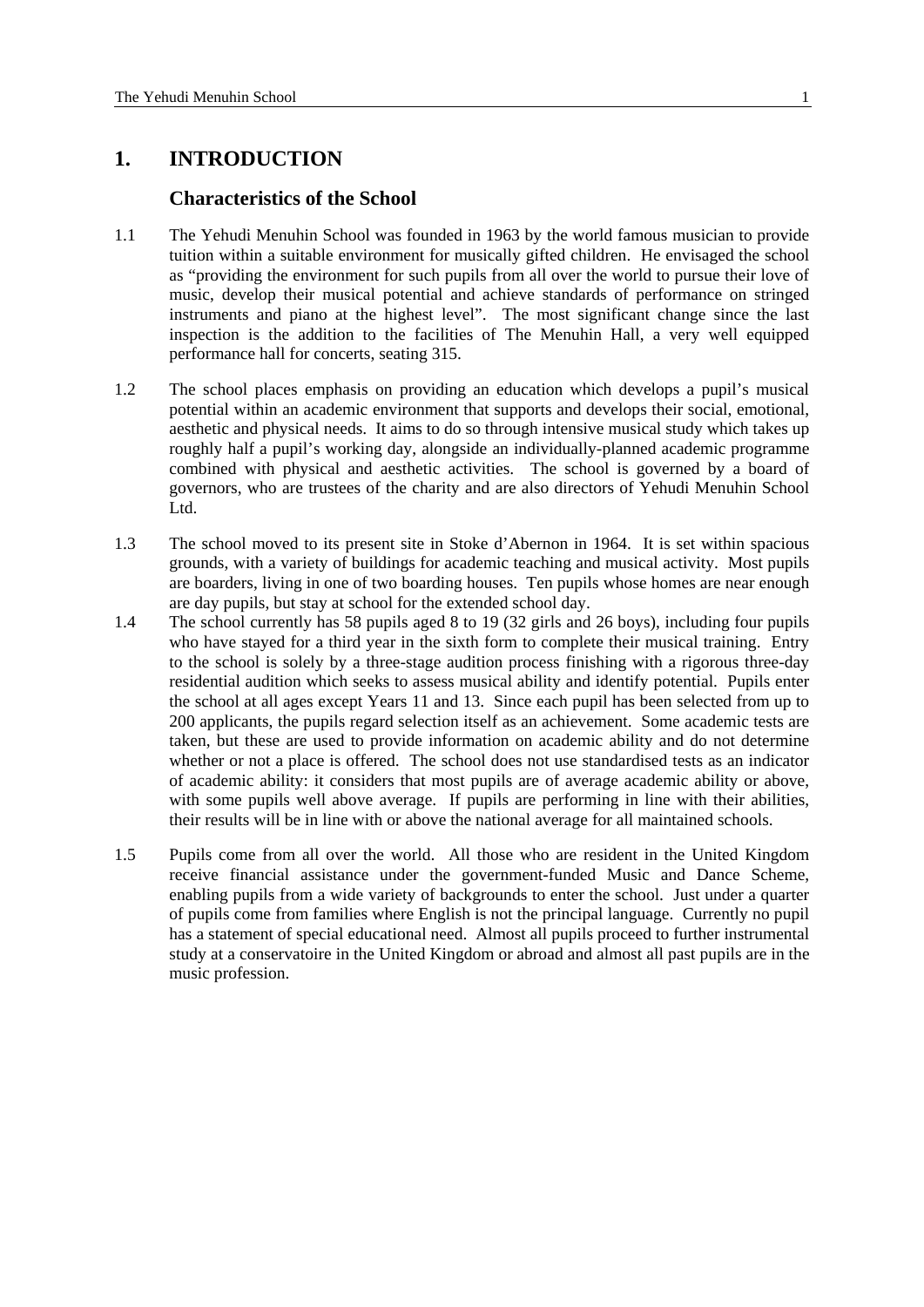1.6 National Curriculum nomenclature is used throughout this report to refer to year groups in the school. The year group nomenclature used by the school and its National Curriculum (NC) equivalence are shown in the following table.

| School                       | NC name           |
|------------------------------|-------------------|
| D                            | Year 4            |
| D                            | Year 5            |
| D                            | Year 6            |
| C <sub>1</sub>               | Year <sub>7</sub> |
| C <sub>2</sub>               | Year 8            |
| C <sub>3</sub>               | Year 9            |
| B1                           | Year 10           |
| B <sub>2</sub>               | Year 11           |
| A <sub>1</sub>               | Year 12           |
| $A2$ (age 18)<br>A3 (age 19) | Year 13           |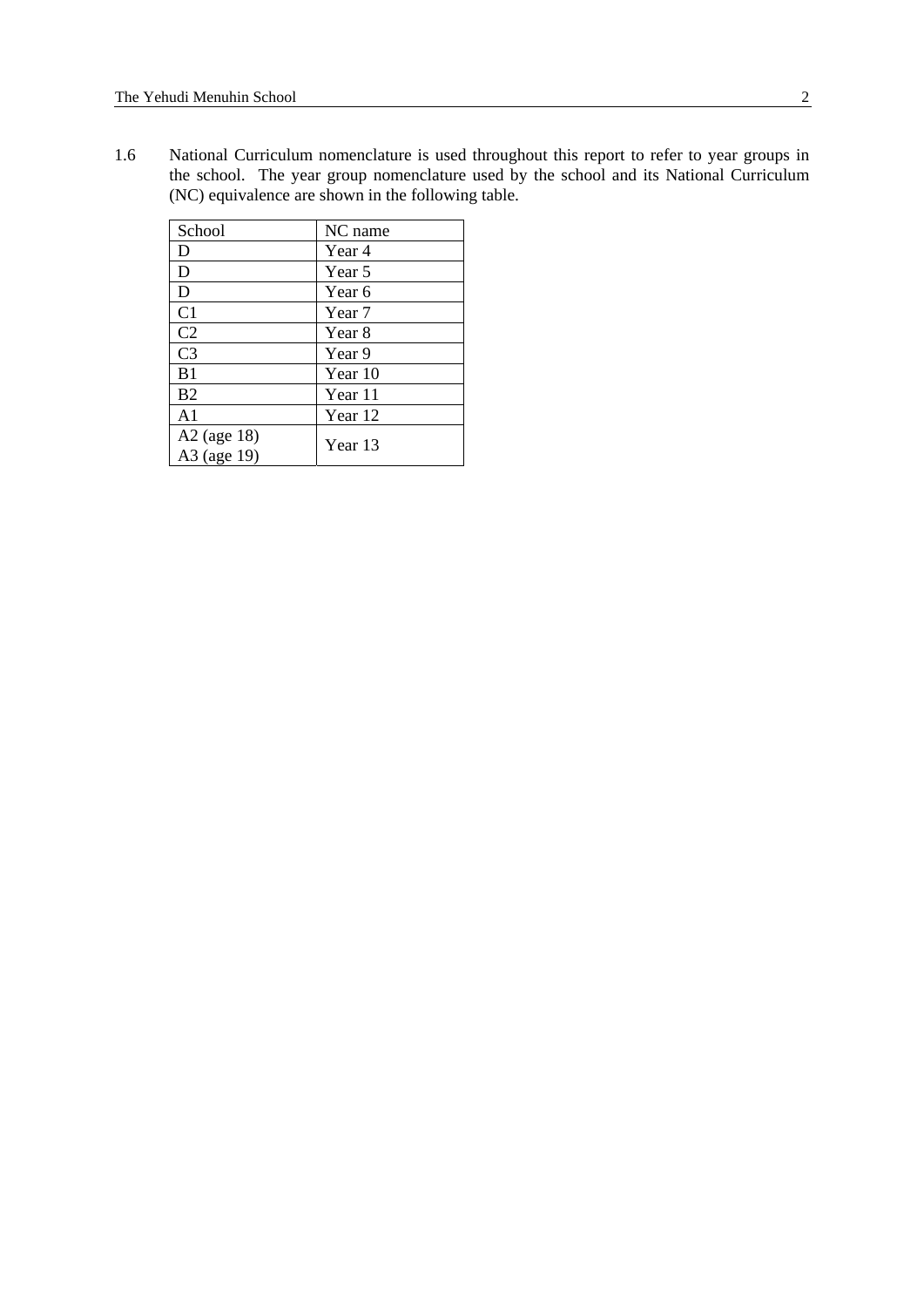# <span id="page-4-0"></span>**2. THE QUALITY OF EDUCATION**

#### **The Educational Experience Provided**

- 2.1 The school provides an excellent range of educational opportunities very well suited to the interests, aptitudes and needs of all pupils, in music and in a wider sense. The education as a whole is fully consistent with the school's declared aims and philosophy.
- 2.2 The school is faithful to the ideals of its founder and aptly fulfils his aims of providing the environment for musically gifted children from all over the world to pursue their love of music, develop their musical potential and achieve standards of performance on string instruments and piano at the highest level. The ideals and ethos of the founder permeate the school. In the French room, a picture of Yehudi Menuhin - in fact, a French poster advertising his CDs - says, "*J'aime faire jouer les autres*" – "I love to enable others to play music." The school forms a model international community. An exceptional feature of the school is the way that the individual learning of a musical instrument to a very high level is integrated not just into a broad musical education but also into a wider general education. The pupils learn how to learn and are used to taking an active and independent part in extending their mastery of a musical instrument under expert tuition. This transfers to other subjects and activities, and a characteristic of the school is the high regard that everyone places on learning and aesthetic development. Thus on most days the pupils have individual lessons in their instruments and learn to strive for the very highest standards in all that they do.
- 2.3 The individual instrumental lesson (in two instruments) together with the sedulous practice required - is the most important daily activity for the pupils and is at the heart of the school. The school has priorities quite different from most other schools: everything else is organised round the instrumental lessons. Nevertheless, the education as a whole gives pupils experience in, and contributes effectively to, linguistic, mathematical, scientific, technological, human and social, physical, aesthetic and creative development, and makes provision for acquisition of skills of speaking, listening, literacy and numeracy. The nonmusical subjects have to be fitted into a time that is less than in most schools, even allowing for the extended day of the boarding school. However, the school does this well with a sufficiently broad curriculum and enough time for the different subjects, bearing in mind that the numbers in groups are always small, rarely more than six. A very firm foundation is given in Years 4, 5 and 6. During these years, the basics are very thoroughly covered and pupils learn to enjoy learning for itself. Pupils normally take seven subjects at GCSE including mathematics, English language, English literature, science, a modern foreign language and, of course, music, and usually history. Languages are strong and French, German, Spanish and Japanese are taught for their own sake and also as practical necessities for those intending to move on to study abroad. Information communication technology (ICT) is not taught as a separate subject, but the facilities are good and teachers encourage pupils to use them relevantly.
- 2.4 Pupils' experiences are enriched by extra-curricular activities, links with the community, and provision for voluntary service and musical work experience; all things musical are very strong. Recreational activities are sparse although sporting activities are compulsory twice a week. The school is aware that the facilities could be improved and is addressing deficiencies by its well-developed plans for an indoor swimming pool and a fitness studio. Pupils have free access to the library each day, for study, or reading for pleasure.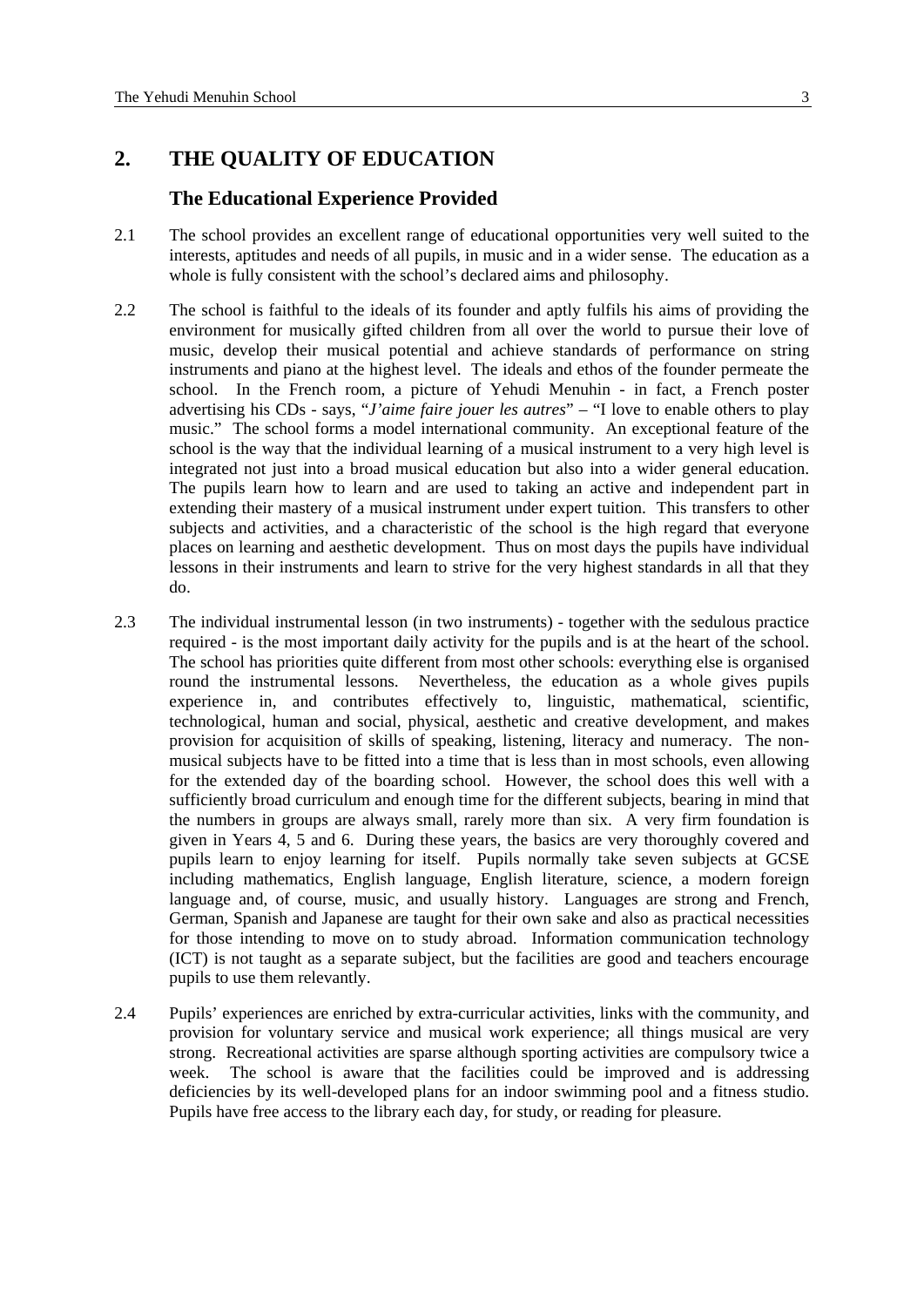- <span id="page-5-0"></span>2.5 Due attention is given to preparing pupils for the next stage of education, training or employment and for adult life; almost all pupils become professional musicians and the school prepares them for this excellently. Good connections with the music colleges and conservatoires are a help to the pupils. From the earliest age in the school, pupils are very well prepared to perform publicly. They do so with excellence in performance, but also with the highest standards of decorum and with confidence in their ability to appear in public.
- 2.6 The curriculum is very effectively planned, provides equality of access and opportunity for all pupils, and promotes participation in a wide range of activities and interests. The school meets the curricular requirements of all those pupils requiring special provision, including those for whom English is an additional language (EAL). The provision for these pupils is exceptionally strong and they are very well catered for not just with a general musical education but with a wide general education.
- 2.7 The school meets the regulatory requirements for the curriculum [Standard 1].

### **Pupils' Learning and Achievements**

- 2.8 Pupils are outstandingly well educated considering their age, ability, need, and circumstances. They achieve excellent levels of knowledge, skills and critical and creative understanding in all their subjects, not just music, and learn to apply them most effectively.
- 2.9 In musical and other aesthetic activities such as art, their standards are high. In sport, the standards are not high but the school guards its pupils from the hurly-burly of certain sports such as rugby, hockey, and even cricket because of the risk to the hands. The numbers in any age group are rarely up to 11 and so team games have to be across the age groups and involve both girls and boys. The school has very few sports fixtures. Sports performances are not very competitive. Occasionally, the school plays football against another specialist music school.
- 2.10 Pupils are well grounded in knowledge, skill and understanding in the subjects and activities provided, can apply these and think and act critically and creatively at a high level in relation to them. In a Year 6 mathematics lesson on geometrical surfaces and vertices the pupils supplied examples of the different geometrical shapes, with enthusiasm, accuracy and imagination.
- 2.11 No significant differences exist in relative attainment between different groups of pupils, between subjects or curricular areas, except that all things musical are of a standard that is far beyond what is normally achieved by pupils of these ages. Pupils for whom English is an additional language reach a very high level of attainment, as evidenced by their results in external assessments. Such pupils are indistinguishable from others not just in their attainments, but in their daily life in the school. The pupils below Year 6 achieve very high standards in all their subjects giving them a very secure foundation for future work. They also experience the delight of learning and this carries on right through to the post-A-level year.
- 2.12 Pupils do well in national assessments. The national tests at age 14 and the A-level examinations have overall numbers that are too small for comparisons with maintained schools to be reliable. As might be expected, results in A-level music are excellent. The GCSE results, including those in the International GCSE examinations in history and mathematics, are well above the averages for all maintained schools. In music performance, the school does not use the normal music grading tests, regarding them as not suitable for its aims and objectives.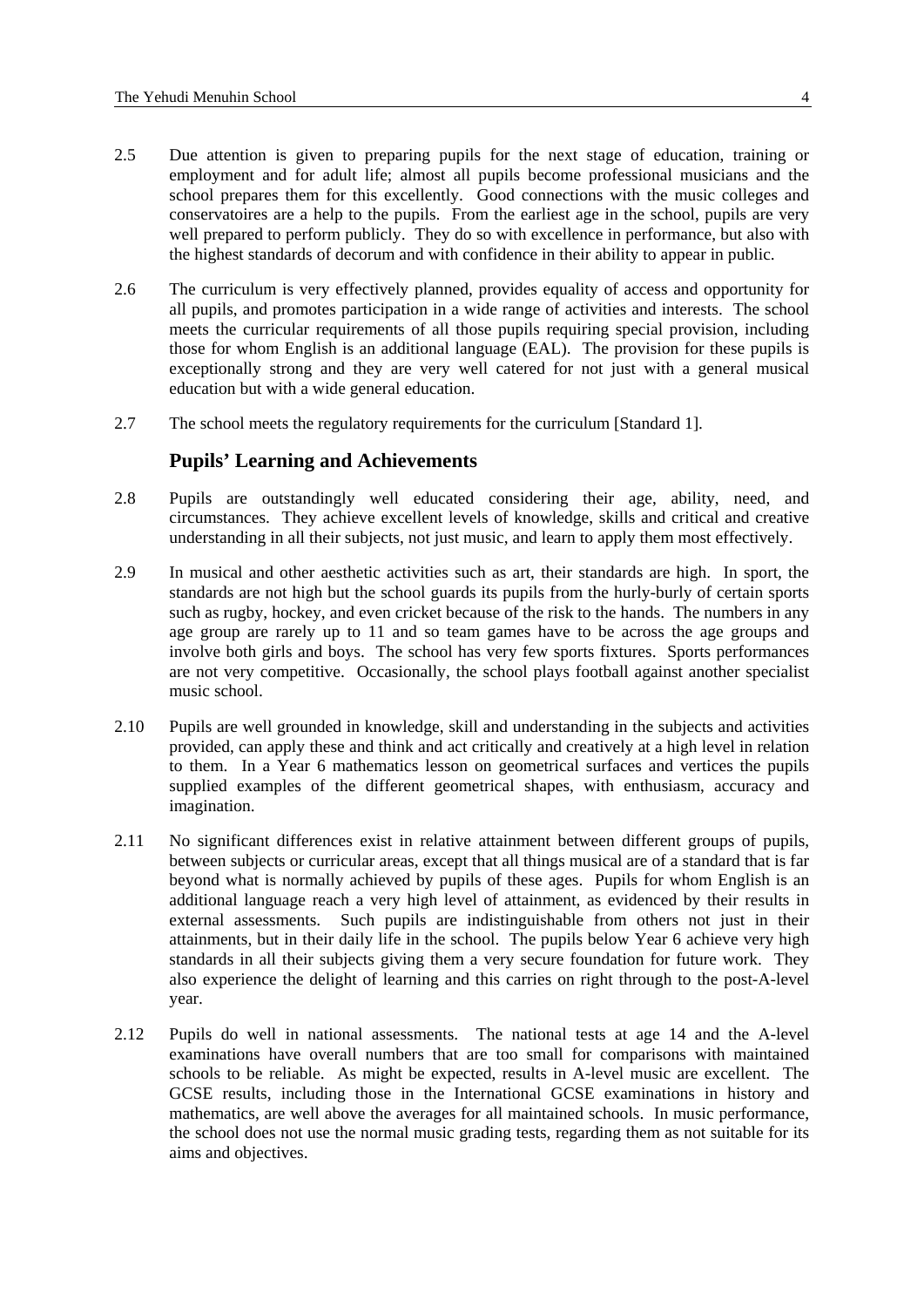- 2.13 Throughout the school, pupils' achievement is outstanding, both in solo, ensemble and orchestral performances. Even pupils as young as eight years old can perform the most difficult musical works not just with a perfection of technique, but with a mature artistic interpretation way beyond their years.
- 2.14 In the wider life of the school pupils also achieve high standards, as evidenced by the standards of art on display and in The Duke of Edinburgh's Award scheme in which eight pupils recently achieved the silver award and ten the bronze, a high proportion of the school. Pupils have also enjoyed success in such diverse fields as writing competitions (where prizes were gained by pupils for whom English is an additional language) and in the UK Maths Challenge, in which, last year, pupils in Year 8 achieved bronze, silver and gold awards.
- 2.15 Throughout the school, pupils' essential skills and attitudes for work and study are usually outstanding. They are exceptionally articulate, speaking with an easy and natural assurance that belies their ages. They converse well with each other, with teachers and with visitors. They speak clearly in formal and informal situations. They have great social adroitness. In lessons, they listen well to their teachers and to each other, they read intelligently and write fluently and effectively. They apply mathematics and mathematical concepts effectively, as seen in a Year 11 music lesson on the fugue where pupils could show clearly and accurately, using mathematical techniques, the progressions involved.
- 2.16 Where pupils are given the opportunity, they make effective use of ICT. However, their actual use is uneven since the requirement to use ICT is uneven. They are equipped with the skills required for word processing, data handling, communication and presentation, though most have not learned an organised and consistent system of keyboard fingering.
- 2.17 Pupils demonstrate that they are able to reason and argue cogently, and think for themselves. Frequently, in their individual instrumental lessons, they are required to provide and explain solutions, both in practical matters, such as when a pupil was asked to suggest better fingering for a passage of a piano piece by Fauré; and in matters of interpretation, as when a pupil was led to work out and justify a personal interpretation of a late Mozart piano concerto. The pupils display a keen intellectual eagerness to learn.
- 2.18 Throughout the school, building on the excellent grounding they receive in Years 4 to 6, pupils' work shows that they are able to take notes, study and organise their work independently. They can study and work effectively both on their own and co-operatively with others and in teams, as evidenced by the high level of support they give to each other in their various music groups.
- 2.19 In lessons and activities, pupils settle and apply themselves, and persevere in and enjoy their work. They are used to learning at a very high level in music and this carries across to their other subjects. Concentration levels are very high. They take a delight in their learning. They are very polite and have excellent manners in the classroom and tuition room and elsewhere.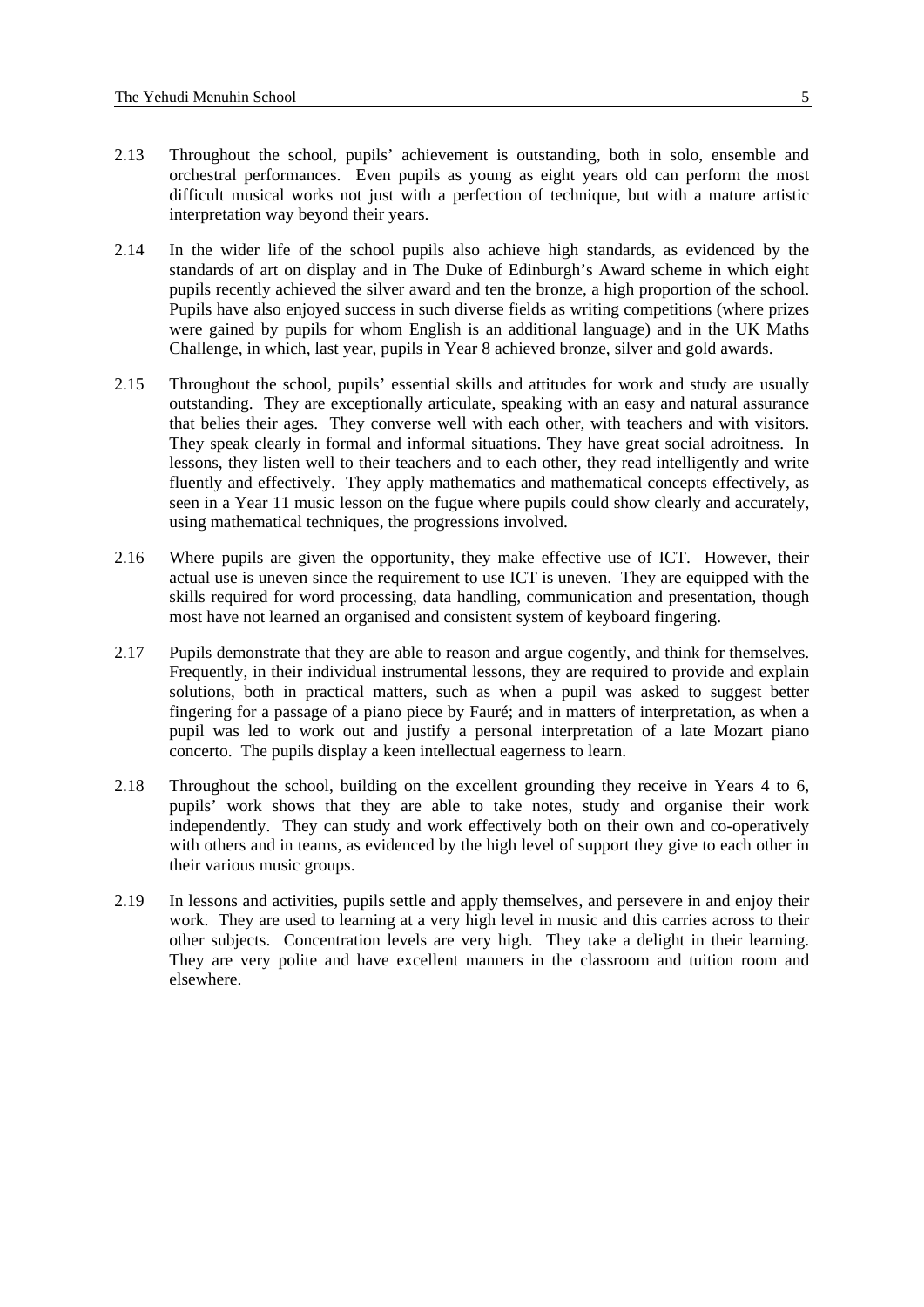#### **Spiritual, Moral, Social and Cultural Development of Pupils**

- <span id="page-7-0"></span>2.20 The pupils' spiritual, moral, social and cultural development is outstanding. Strengths of the school are the quality of the relationships between pupils and staff and among the pupils themselves, and also the relations between pupils of different nationalities and backgrounds. All this is very much in accordance with the school's aims.
- 2.21 Pupils develop spiritually to a high degree in their self-knowledge, self-respect and selfconfidence, and in relation to any personal faith, personal belief or observance. Through their confident approach, pupils illustrate both their own self-esteem but also a deep awareness of the rights and needs of others. A programme of personal, social and health education makes a sound contribution. The high quality relationships between pupils and their teachers enhance pupils' self-esteem and their self-confidence, as do the many opportunities they have to perform in front of a variety of audiences.
- 2.22 The school does not seek to inculcate religious beliefs or those of any faith. Morning Meetings (the school's name for its assemblies), which are non-denominational, are largely secular but have spiritual and moral elements, and have periods for reflection. Pupils who wish to do so are supported in attending places of worship of their choice. Pupils also have many opportunities to develop their spirituality through their music, through art and from their school environment, though little attention is given directly to metaphysics or the transcendental.
- 2.23 The school's strong ethos and the example set by staff enable pupils to develop morally, in their ability to distinguish right from wrong and to respect the law. Moral issues are debated within the curriculum: for example in a science lesson where pupils considered the ethics of stem cell research. The pupils understand not just the school rules but the reasons for them, since the rules are not peremptory. This is apparent with the attention given to the way that pupils dress. The school has no school uniform but a dress code to which all pupils, should, and do keep; and they look smart. Then, for internal concerts, the pupils have another dress code, requiring more rigorous standards. For full public concerts, each pupil is required to have the appropriate musician's wardrobe: black tie, or full evening dress. Thus the pupils show a sensitive understanding about dress. The pupils are also aware of deportment and demeanour: to stand and walk properly is something that they practise. At the school concerts, the pupils walk properly onto the platform, bow with decorum and introduce their pieces; then they play with rapt concentration. The whole performance demonstrates verve and *bravura.* The pupils call staff by their first names but this does not lead to any lack of respect. The school is an orderly community.
- 2.24 From the start of their time in the school, pupils develop a deep awareness of their social responsibilities. Older pupils mentor younger pupils and offer each other a high level of support, as seen in lessons and in the school concerts where the pupils make up a critical but very supportive audience. This message was seen being explicitly presented in a junior tutor time session when pupils were being encouraged to consider the nature and effects of bullying. Pupils have the opportunity to discuss important issues through the school council.
- 2.25 Pupils readily accept responsibility for their behaviour. They show high levels of initiative and understand how they can contribute to community life, acquiring a knowledge of public institutions and services in England. The daily musical life of the school gives the pupils much scope for developing self-discipline and for working with others.
- 2.26 The international nature of the school provides an environment where pupils naturally acquire an appreciation of and respect for their own and other cultures in a way that promotes tolerance and harmony between different cultural traditions. They relate very well to one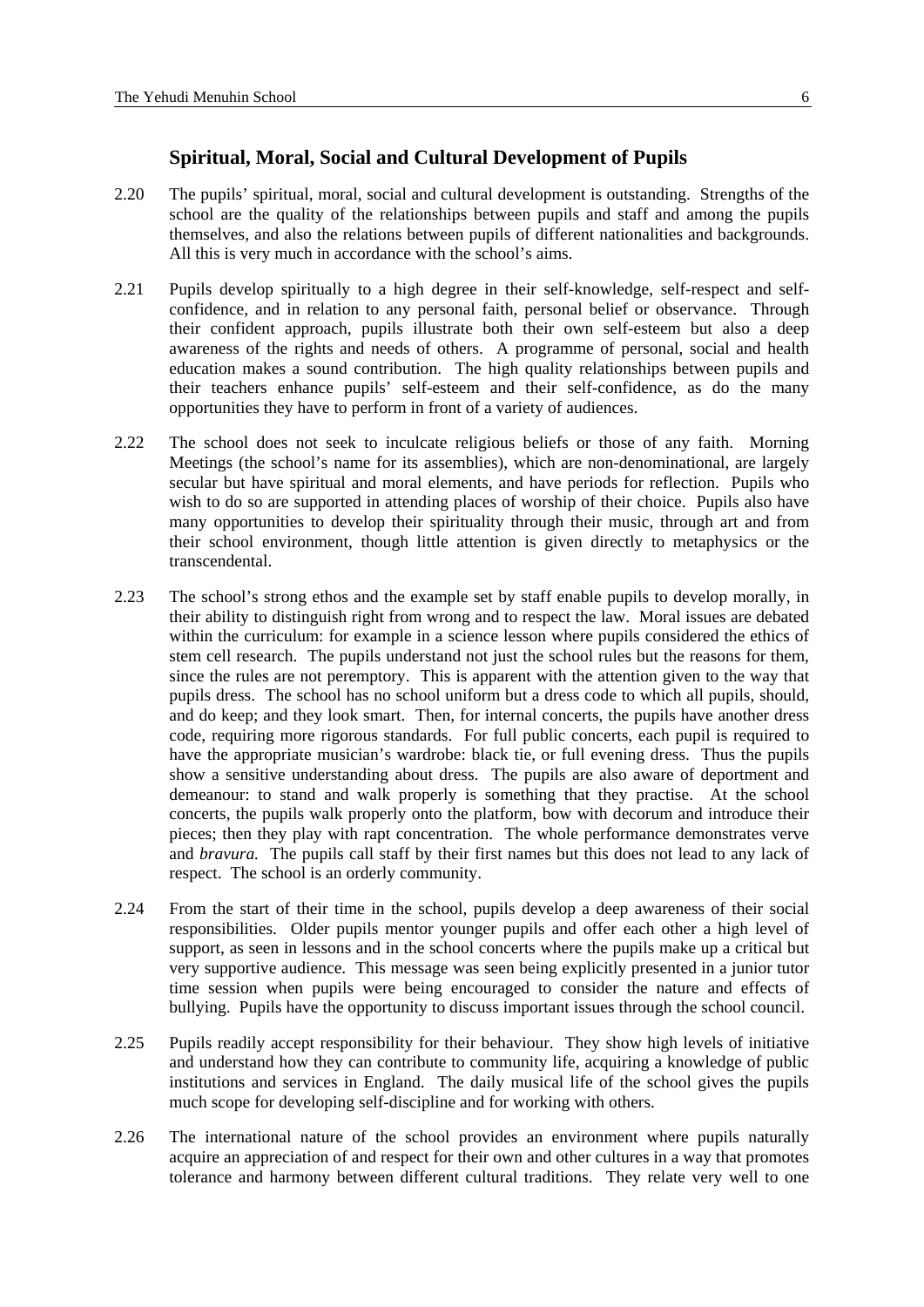<span id="page-8-0"></span>another, regardless of any cultural differences; cultural diversity is accepted as the norm. The curriculum also offers formal opportunities for pupils to learn about other cultures, as do the many international visitors to the school and the overseas trips in which pupils participate. The school is a centre where pupils from all over the world live together and share their love of music. The exceptional quality of relationships within the school between the different cultures is testament to the school's ethos and to Yehudi Menuhin's vision of an international community living and working together in harmony.

2.27 The school meets the regulatory requirements for the spiritual, moral, social and cultural development of pupils [Standard 2].

## **The Quality of Teaching (Including Assessment)**

- 2.28 The teaching throughout the school is always good and often excellent and it effectively enables pupils of all abilities, including those for whom English is an additional language, to acquire new knowledge, make good progress according to their ability, increase their understanding and develop well their skills. The last inspection praised the quality of teaching and this has been maintained and even improved. A strength of the school is the knowledge teachers have of individual pupils and the response they make to the individual's needs.
- 2.29 Teaching fosters in pupils the application of intellectual and creative effort, interest in and enjoyment of their work, and the ability to think and learn for themselves. The teachers encourage all pupils to contribute. This is helped by the small numbers in each teaching group. Teaching provides stimulus for intellectual activity. In a Year 8 French lesson, pupils were required to apply in a new situation previous knowledge of vocabulary and grammar. In history, the teaching ensures that pupils have a firm grasp of the context, significance and chronology of historical events. Lessons are good humoured.
- 2.30 Teaching employs effective teaching methods, suitable activities and wise management of class time. The teachers make every effort to involve and enthuse their pupils and this leads to a high level of interest and engagement from pupils. Teachers encourage pupils to put in maximum effort to each task, and pupils are then well motivated to work conscientiously: this was particularly noticeable in all instrumental lessons.
- 2.31 Teaching shows an exceptional understanding of the needs and prior attainments of pupils and this was especially well demonstrated in instrumental lessons and EAL. Because the teachers know the pupils so well, teaching at all levels is adroit in making subtle adjustments to the individual aptitudes and attainments of pupils. Teaching demonstrates excellent knowledge and understanding of the subject matter being taught and this was apparent across the whole curriculum. Teachers are well-qualified specialists who show great enthusiasm for their subjects, particularly, but not exclusively, in music. This overall expertise leads to confident teaching aimed at the appropriately high level for the school's pupils. Almost all the modern foreign language teaching is carried out by native speakers of the language concerned.
- 2.32 Teaching is supported by a good quality, quantity and range of resources and generally good use is made of them. Occasionally unusual equipment for a subject was observed. For example, in one history lesson a microscope was used for showing the pupils what the tuberculosis bacillus looked like. Sometimes teachers make good use of ICT, as in the wellequipped music technology room which has many computers all with software to aid composition. Interactive white boards are used well in many rooms especially with the pupils in Years 4 and 6. The school has made improvement in the provision and use of ICT since the last inspection. ICT facilities are often used well in subjects such as mathematics,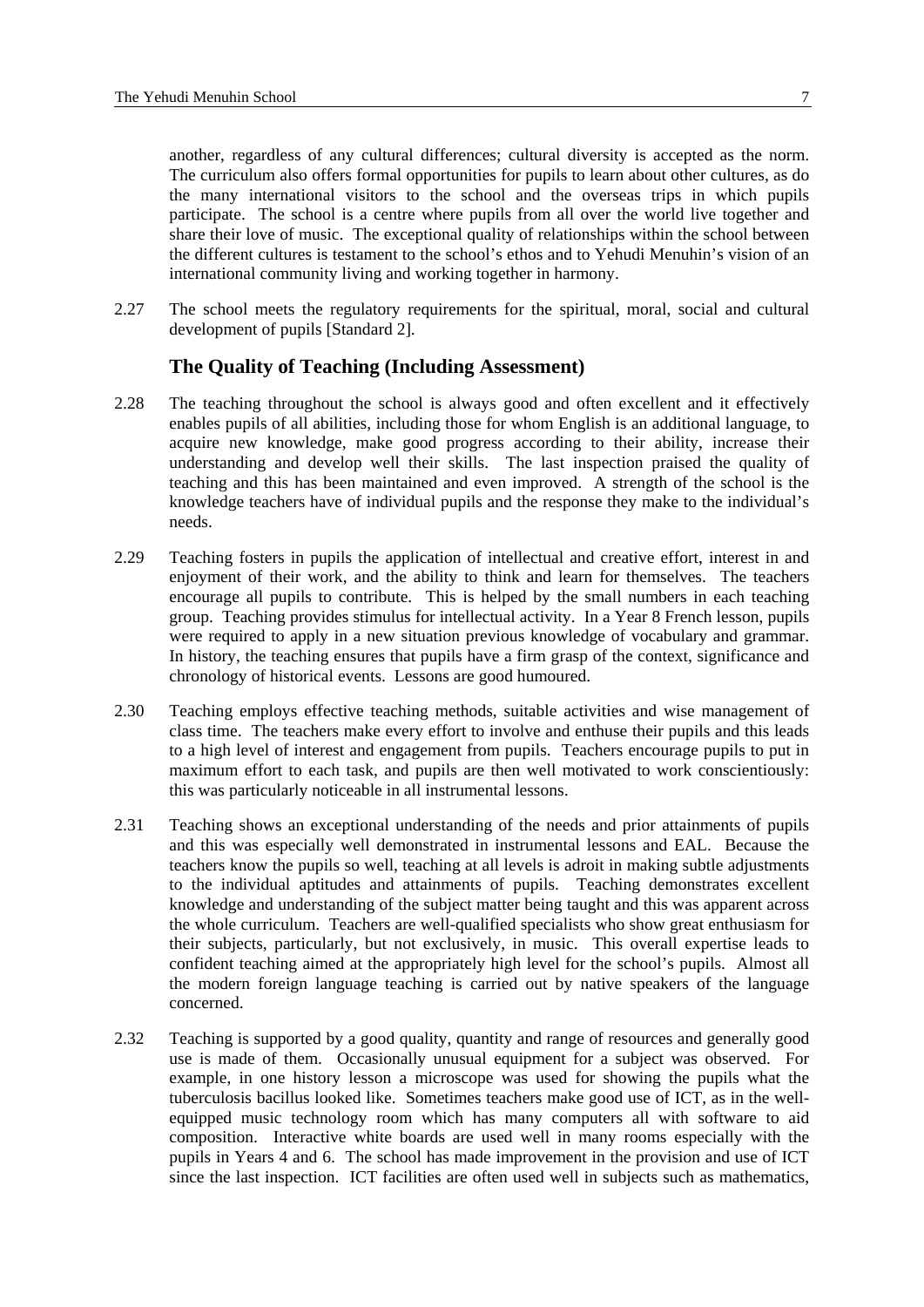science and music, and with the pupils in Years 4 to 6. Nevertheless, the use of ICT is still uneven.

- 2.33 Teaching includes regular and thorough assessment of pupils' work. All subjects use end of term assessments and with subjects such as science good use is made of end of topic tests to chart pupils' progress. Every half term, the school formally reviews the progress of each pupil in each subject. Instrumental lessons use daily continuous assessment of pupils' progress. The teachers know their pupils exceptionally well and can thus monitor daily and on an individual basis the progress of each pupil. For example, the teacher of Years 4 to 6 keeps detailed daily records of pupil progress, including what books he or she has read.
- 2.34 Teaching encourages pupils to behave responsibly and with respect through the teachers' calm and measured approach. No unruly pupil behaviour was observed. Teachers insist on high standards and these are met. The teaching is well planned to keep pupils involved at all times. Often a great deal was put into the hour-long classroom lessons and the pupils were not allowed to stagnate. The teachers convey their delight in their subject and lessons have an air of shared enjoyment.
- 2.35 The school has in place good arrangements for pupils' performance to be evaluated by reference to the school's own aims, through concert performances, which are recorded, and evaluation of lessons, and also through GCSE and A-level examinations. The school has great expertise in selecting exceptionally gifted and talented pupils. Admission is based on a rigorous three-day residential audition programme. Thus as well as taking musical tests and auditions, the prospective pupils experience something of the life of the school and the school is able to judge whether it offers what any particular pupil needs. For those pupils for whom English is not the first language, very thorough testing identifies needs and is directly used to provide individual programmes. Regular performances at lunchtime and evening concerts aid evaluation.
- 2.36 The school meets the regulatory requirements for teaching [Standard 1].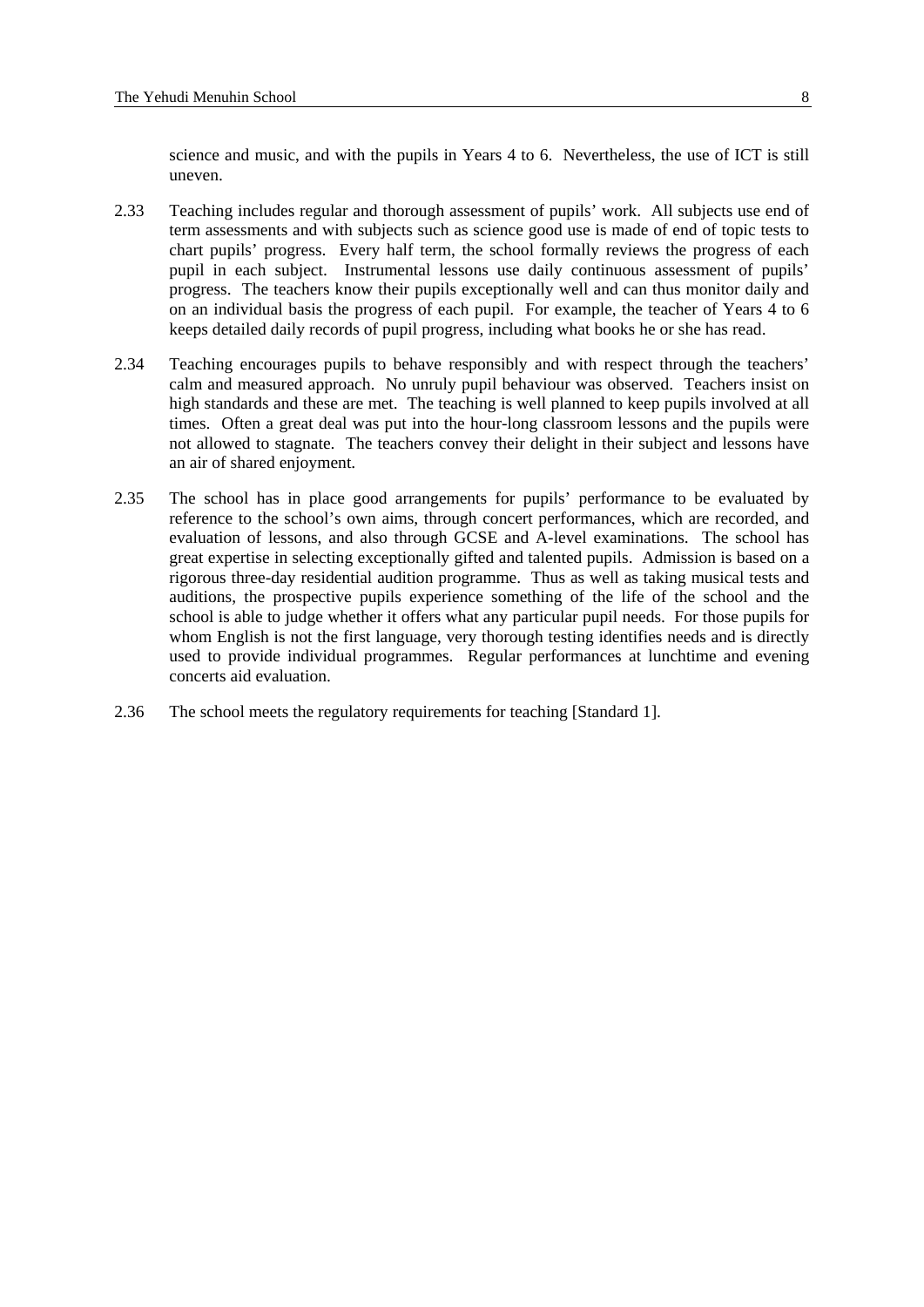# <span id="page-10-0"></span>**3. THE QUALITY OF CARE AND RELATIONSHIPS**

# **The Quality of Pastoral Care, and the Welfare, Health and Safety of Pupils**

- 3.1 The quality of pastoral care provided by staff at The Yehudi Menuhin School is outstanding and is in keeping with the aims of the school "to provide that care and understanding and that sense of security which is the essence of a supportive family".
- 3.2 The staff provide excellent support and guidance for all pupils, who are able to speak freely to members of staff as and when the situation might demand. The staff know and understand the pastoral arrangements and the aims of the school state that "everyone in the community has a responsibility to care for and encourage each other, and we expect all staff, because of their concern for the pupils, to be involved in pastoral care". Thus, though boarding staff are most important, all members of staff see themselves as having a pastoral responsibility. This is true of the individual instrumental tuition staff who by developing a close relationship with the individual pupil can, and do, offer help in various ways. Staff and pupils work together in an atmosphere of mutual respect and trust, creating a safe and caring environment.
- 3.3 The relationships between staff and pupils, among the pupils and within the staff body are excellent. Pupils are well known to staff and a mutual respect is very apparent when going around the school. Staff relate to their pupils extremely well and support their needs both inside and outside the classroom. Pupils feel comfortable and relaxed with their teachers and know they can turn to them at any time if they need to discuss any concerns or problems they may have. Praise and encouragement are given freely in lessons and outside. The school has a definite "family feel", emphasised by the tiny numbers: pupils are rarely in a group of more than six. Peer support is very good and was especially noticed at the lunchtime concert given during the inspection. Older pupils mentor younger ones. Teachers and pupils are jointly aware that the school has aesthetically pleasing buildings, well-kept grounds and a fine environment. Pupils and staff care for their environment so that neither graffiti nor litter is seen. The pupils keep the school rule that forbids the picking of flowers.
- 3.4 Measures to promote good discipline and behaviour, including procedures to guard against harassment and bullying, are very effective and deal constructively with unacceptable behaviour when it occurs. Pupils respond positively to the success of their peers, as seen most evidently in the applause given to soloists in concerts, and are genuinely supportive and helpful to each other.
- 3.5 The provision for pupils' health and safety is highly effective, with all staff receiving appropriate training. Safe recruitment procedures are undertaken and all necessary checks are made on staff who have contact with children. All necessary measures to reduce risk from fire and other hazards are being taken. A professionally undertaken fire risk assessment has been carried out. Fire fighting equipment and alarms are regularly checked by outside agencies and all staff are familiar with fire drill procedure. Fire practices take place on a regular basis and are appropriately recorded. Fire and emergency exits are clearly marked with all classrooms displaying fire drill procedures.
- 3.6 Arrangements to ensure health and safety are effective and the school has due regard for the health and safety requirements. Care of sick children, boarders and day pupils, is well provided for. The sick bay is staffed by a matron, who is a qualified nurse and has assistance. First aid arrangements are satisfactory following a sound policy. Most of the staff are first aiders. The school maintains its attendance registers efficiently. School meals are nutritious and meals are a pleasant, social experience. The pupils have excellent table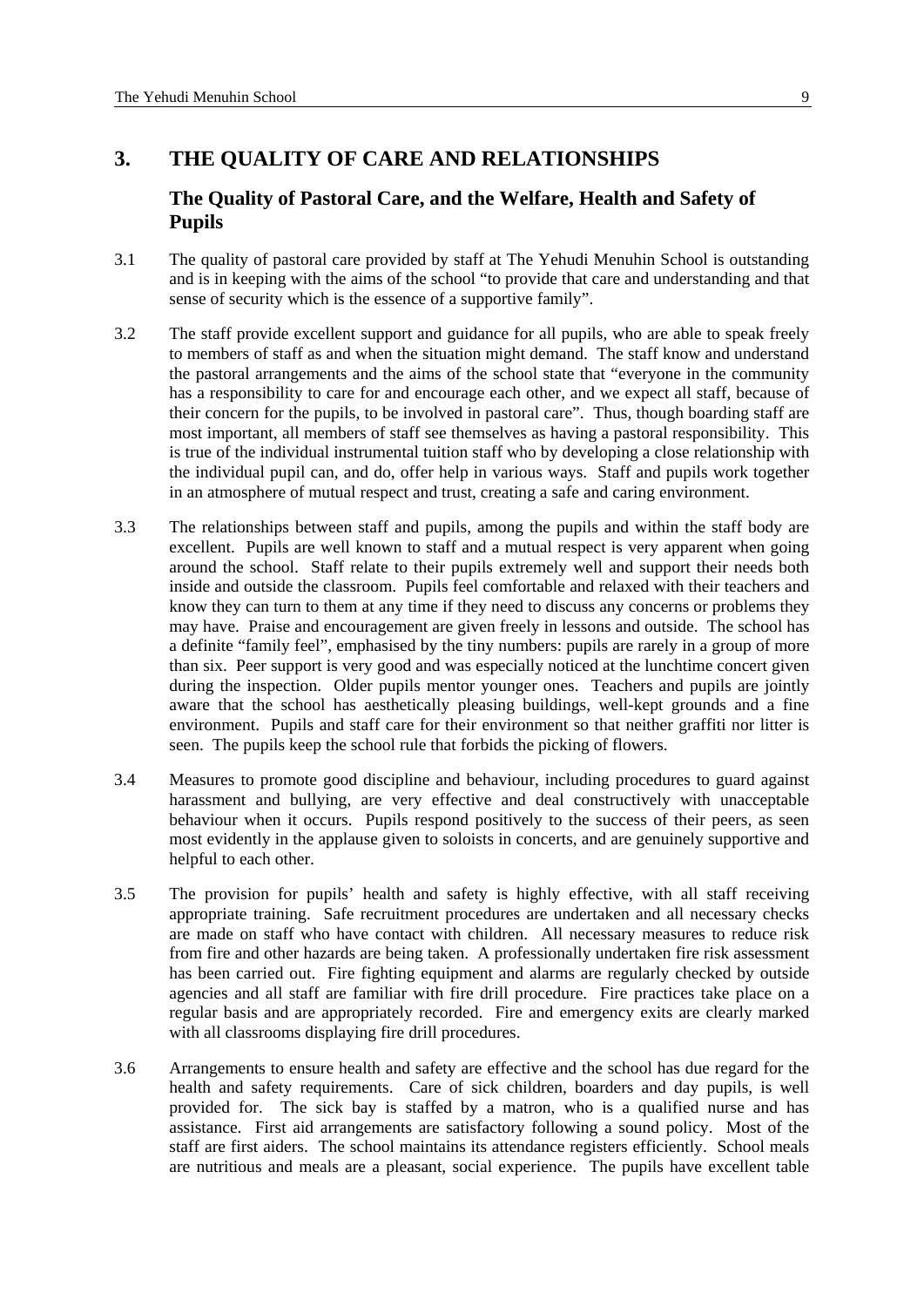<span id="page-11-0"></span>manners and see conversation at the table as a part of civilized living. A very small number of pupils, in their questionnaires and in conversation with inspectors, found fault with the food but the inspectors do not believe that this is justified. The cuisine is international, in line with the ethos of the school and the choice offered is wide ranging and in line with current ideas for healthy eating.

3.7 The school meets the regulatory requirements for the welfare, health and safety of pupils [Standard 3].

#### **The Quality of Links with Parents and the Community**

- 3.8 The school has developed a strong partnership with parents and very interesting and worthwhile links with the wider community. Parents are very pleased with the education and support provided for their children in musical and in other matters. In a questionnaire sent out to all parents 38 replied. Their responses indicated that they were largely happy with all aspects of the school. They professed strong support for the education provided by the school, with an overwhelming majority of positive comments. Especially noteworthy was the immensely strong support for the school's attitudes and values, for the teaching, for the curriculum, for the pastoral care and the provision and support for boarders. Inspectors endorse these positive views.
- 3.9 The involvement of the parents in the activities undertaken by their children and in their work and progress is limited since so many live abroad or at some distance from the school. However, they are welcome at all public concerts.
- 3.10 Parents are provided with good information about the school and their children's progress and receive helpful and informative reports three times a year. In addition the parents have an opportunity to attend parents' evenings on an annual basis. Pupils are encouraged to keep in touch with their parents daily by email. The school has an effective and proper complaints procedure. In recent years this has rarely gone beyond the informal stage and the school has handled complaints in accordance with the procedures in place at the time.
- 3.11 The school promotes excellent contacts with the wider community. It sees itself as having a duty to help to spread the love, appreciation of and participation in music to the local and, indeed, international community. The school confers considerable public benefit, not just by providing a high standard of education for its pupils and so giving more music to the world, but by specific links and other ways of beneficial involvement with the community.
- 3.12 Many of these are through the school's outstanding "Outreach" programme. The school has appointed a person specifically to manage and promote this. Activities include "inreach" where the public is encouraged to come into the school to use its facilities and work with pupils. During the inspection week, pupils were rehearsing for a concert where they would provide the orchestral accompaniment for Vivaldi's *Gloria*, while an immense choir made up of members of the public would join them, the whole under the baton of the director of music. This was part of the national "Voices for Hospices" campaign. Also, the school takes part in the "Right to Music" initiative which allows pupils to perform with professional musicians (this year with the London Mozart Players) and to give recitals and public concerts to over 1,400 people aged from 5 to 90. The composing strand allows local school pupils to attend workshops at the school on composing. These pupils from other schools can return to the school later in the year and perform their pieces in the magnificent Menuhin Hall where they are recorded and can be used for part of their coursework. Another strand is the "Music Hub" wherein music departments from local maintained schools meet and discuss ways of helping each other. Ideas planned include the "World Music Workshops" in which different kinds of music are studied. Pupils from the school go into local maintained schools and give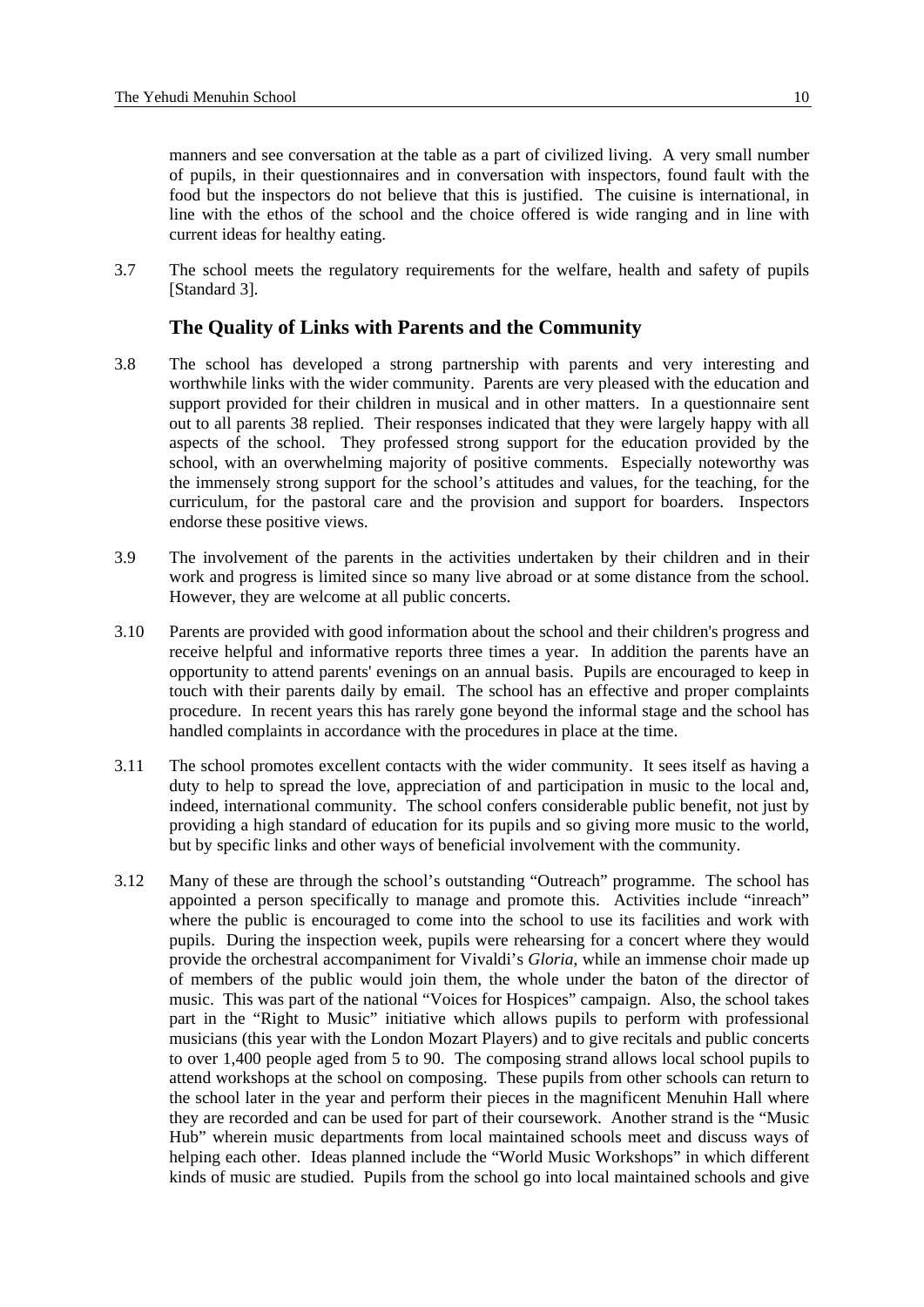<span id="page-12-0"></span>masterclasses. A mums' and toddlers' group uses the school twice a week. The school is important to the local community and the facilities, especially the Menuhin Hall, are readily available for the communities' use.

3.13 The school meets the regulatory requirements for the provision of information and the manner in which complaints are to be handled [Standards 6 and 7].

#### **The Quality of Boarding Education**

- 3.14 The quality of the boarding experience excellently supports the pupils' education and development. The relationships between pupils and house staff are outstanding - positive and supportive. Pupils say that the staff are friendly and approachable. The relations among the pupils themselves are also very good. Pupils of all ages interact in a very positive way. As in the whole life of the school, the boarding houses are communities of diversity with no discrimination. The boarding house and other staff organise social events for the pupils and help to create a family-like atmosphere where each pupil is known, valued and cared for. The two houses have good atmospheres and great care is taken of the pupils. The boarding staff are very aware of the risk of the potential pressures on the pupils and they take care to see that the pupils lead a normal childhood without neglecting to develop their exceptional musical talents. Staffing levels and staff training are good. All staff are actively involved in promoting the health and safety of the boarders. Good and open dialogue takes place between staff and pupils, with relationships based on mutual trust. The induction of new boarders is very good.
- 3.15 The school offers boarders an outstanding range of musical activities out of school time and at weekends and a satisfactory range of other activities. Pupils have full access to the school's excellent musical facilities and can use for practice the many fine pianos. House staff report that their biggest problem is to stop the pupils from practising too much. Activities other than musical ones are limited, especially purely recreational ones including sport to which the attitude is a perfunctory one. Many pupils are generally happy with the arrangements and appreciate their free time at the weekend to, "chill out, watch television and practise". However, in their questionnaires and in interviews, several pupils voiced a request for more recreational sport. The inspectors agree with this pupil voice. So, too, do the governors and staff of the school and plans are well advanced to provide an indoor swimming pool to replace the existing outdoor one, together with a fitness studio. Pupils at weekends are allowed into the local town and senior pupils, with sufficient safeguards, may even go in groups to London.
- 3.16 The boarding accommodation is adequate, secure and comfortable. It is very well maintained. Pupils say that they feel safe. Pupils have a sufficient degree of privacy and the school is working to phase out the sharing of rooms by three pupils, though this practice is mitigated by the active involvement of pupils in allocating rooms.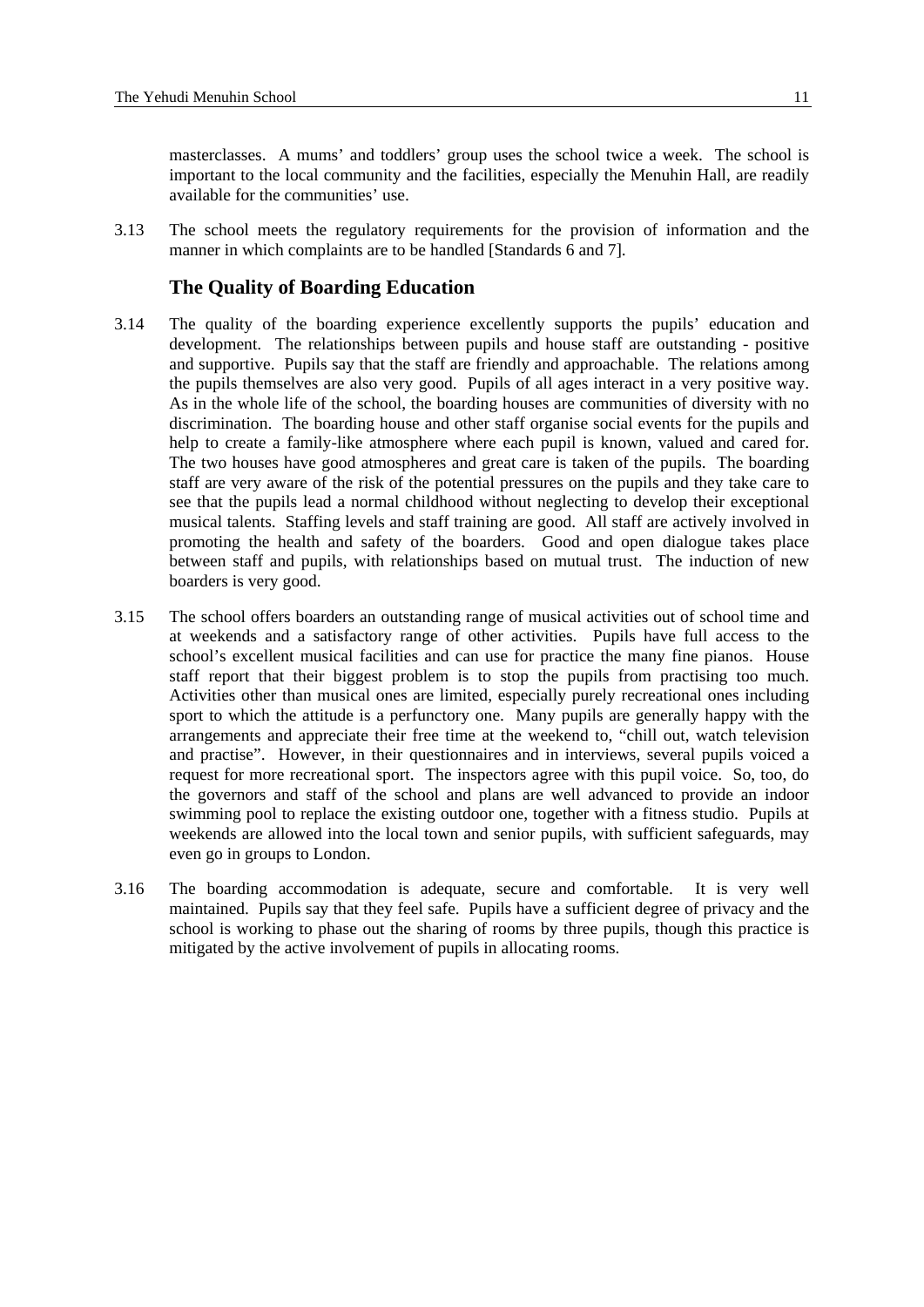# <span id="page-13-0"></span>**4. THE EFFECTIVENESS OF GOVERNANCE AND MANAGEMENT**

#### **The Quality of Governance**

- 4.1 The governing body helps in an excellent way to set and secure appropriate aims and values for the school and provides very effective oversight and guidance. The structure and management arrangements related to the governing body are well defined and support careful oversight of the school. Through useful sub-committees, the governors plan the strategy of the school and support the headmaster in his running of it. The governors have a wide, and helpful range of background and interests, a number of them at very high levels. They are committed and take a long-term interest. The chairman of governors and headmaster have an excellent relationship based on trust and respect.
- 4.2 The governing body is well aware of its responsibilities and is appropriately involved in educational development and financial planning, strategies to ensure effective educational provision, and investment in people material resources. The governors are constantly striving to provide the school with resources and facilities, the most obvious recent example being the Menuhin Hall and the planned additional buildings. The governing body exercises properly its oversight of duty and care in such matters as child protection and health and safety. They guard the ideals and aims of the founder and support the headmaster and staff in maintaining those ideals and aims. For example, all are determined that despite the most intense pressure on places, the school shall remain a small one with a family atmosphere.
- 4.3 The governing body has a good insight into the working of the school and provides advice, support and stimulus for growth and improvement. The school has a functional development plan.

### **The Quality of Leadership and Management**

- 4.4 The quality of leadership and management by the headmaster and others with delegated responsibilities is excellent. Clear educational direction and leadership are provided by those with management responsibilities, as reflected in the quality of education, the care of pupils, and the fulfilment of the school's aims and ethos; this is a school which knows what it is about. The headmaster gives leadership of the very highest order. He sets an example and is largely responsible for the school's outstanding ethos and the tone which pervades all that the school does.
- 4.5 Those with management responsibilities are effective in analysing the school's needs, setting priorities, planning to meet those priorities, and putting decisions into practice. The director of music, number two in the management hierarchy, is directly responsible for all things musical - performance and teaching both individual and overall. He fulfils this role with efficiency and style and always shows his commitment to the values of the school. The last inspection report recommended the extension of the senior management team and this has been done by the addition of a director of studies. At the time of the inspection, the person appointed had been in post for only a matter of weeks. The leadership of the boarding houses is very effective and plays a large part in the excellent relationships that appertain.
- 4.6 Management at all levels is successful in drawing up and implementing appropriate procedures and policies and in checking and reviewing their effectiveness. It secures, supports, develops and motivates sufficient high quality staff: teachers appreciate the extraordinary nature of the school and many stay for a long time. Finances are well managed to secure appropriate resources, in support of educational aims, and to meet the needs of the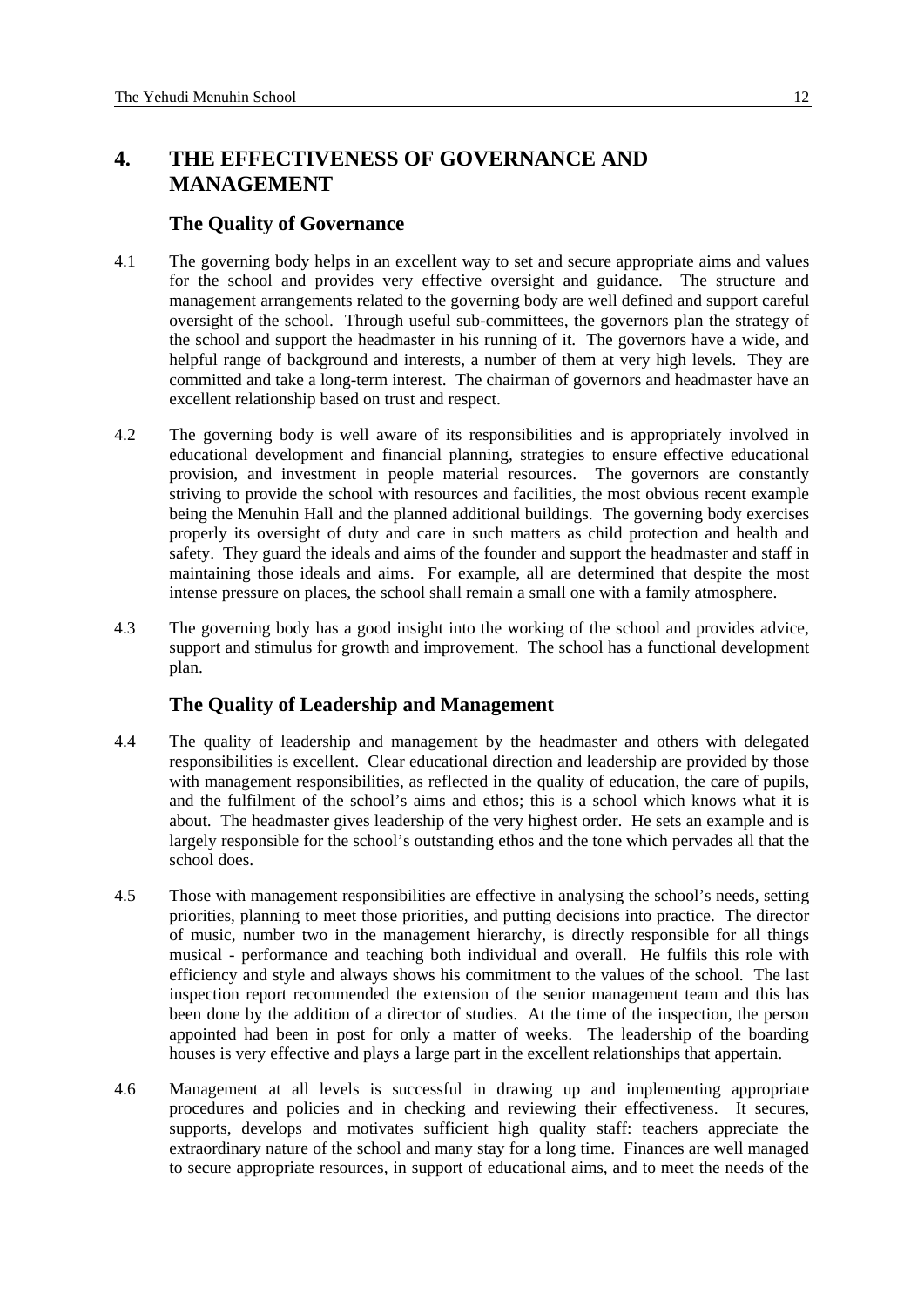school's pupils. The bursar exercises very effective stewardship of the school's finances and of the maintenance of the buildings and grounds.

- 4.7 The administration of the school is very efficient. The school office is at the heart of the dayto-day life of the school. The staff are cheerful and helpful and very welcoming to visitors. The school environment is a particularly pleasant and appropriately aesthetic one. The estate manager is heavily involved and keeps the buildings in very good order. The ground staff maintain beautiful gardens. One pupil, when asked what she liked best about the school answered, "the trees."
- 4.8 The school meets the regulatory requirements for the suitability of proprietors and staff and for premises and accommodation [Standards 4 and 5].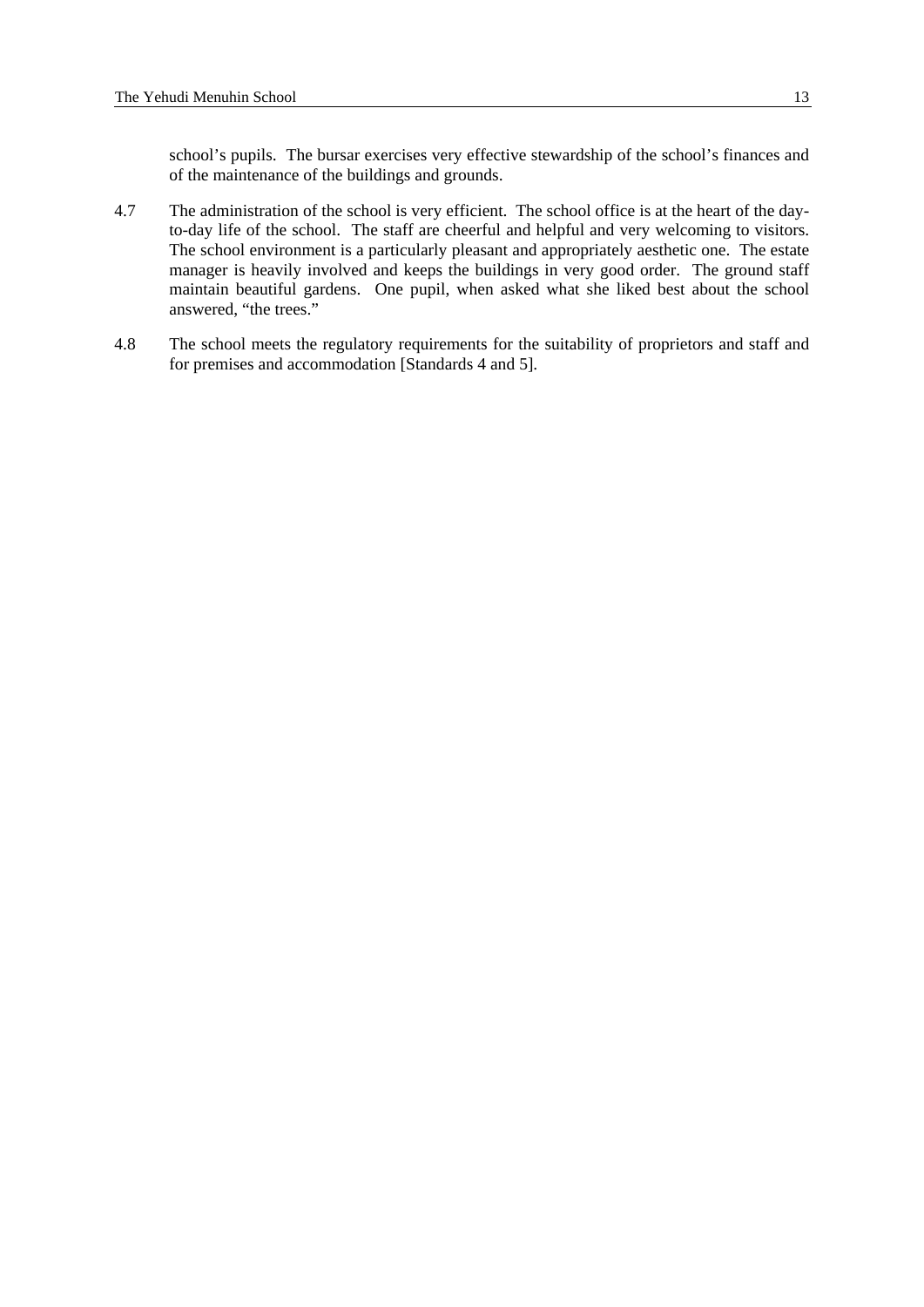# <span id="page-15-0"></span>**5. CONCLUSIONS AND NEXT STEPS**

### **Overall Conclusions**

- 5.1 The Yehudi Menuhin School provides an outstanding musical and all-round education to its exceptionally talented pupils. The school is faithful to the ideals of its founder and totally fulfils his lofty aims. The pastoral care of the pupils is excellent with outstanding relationships among the pupils themselves and between pupils and teachers. The pupils are exceptional in their well-developed musical talent and their ability to learn, but are also remarkably secure, well balanced and very pleasant. The school is also outstanding in the moral, spiritual, cultural and social development of its pupils, and provides a model of an international community. All this is achieved by excellent leadership and teaching. The school has no serious weakness but there is some lack of provision for recreational activities, especially sports.
- 5.2 The report of the last ISI inspection in 2001, said that the school lacked a suitable hall for performance. This is no longer true as the school now has in The Menuhin Hall a magnificent auditorium to do justice to the very high standard of performance achieved by its pupils. The school has also improved its assessment and recording since the last inspection and its initial assessments in particular are a model of how to assess very talented pupils including those for whom English is an additional language. The school has implemented a recommendation from the last report to extend the senior management team. The last report also mentioned that although the facilities for ICT were good, full use was not made of them. Improvement has certainly been made but the use of ICT is still not universally effective, as the school is aware. The facilities and opportunities for sports and games are limited but there are plans to remedy this.
- 5.3 The school meets all the regulatory requirements.

### **Next Steps**

- 5.4 The school has no major weaknesses but it should give attention to the following so that its high standards are raised even further:
	- 1. extend the facilities and opportunities for sport and games the school is aware of this and is addressing it through a well-developed plan for, among other items, a new indoor swimming pool and fitness studio;
	- 2. review the use of ICT for pupils' learning across the curriculum to enable more efficient use.
- 5.5 No action in respect of regulatory requirements is required.